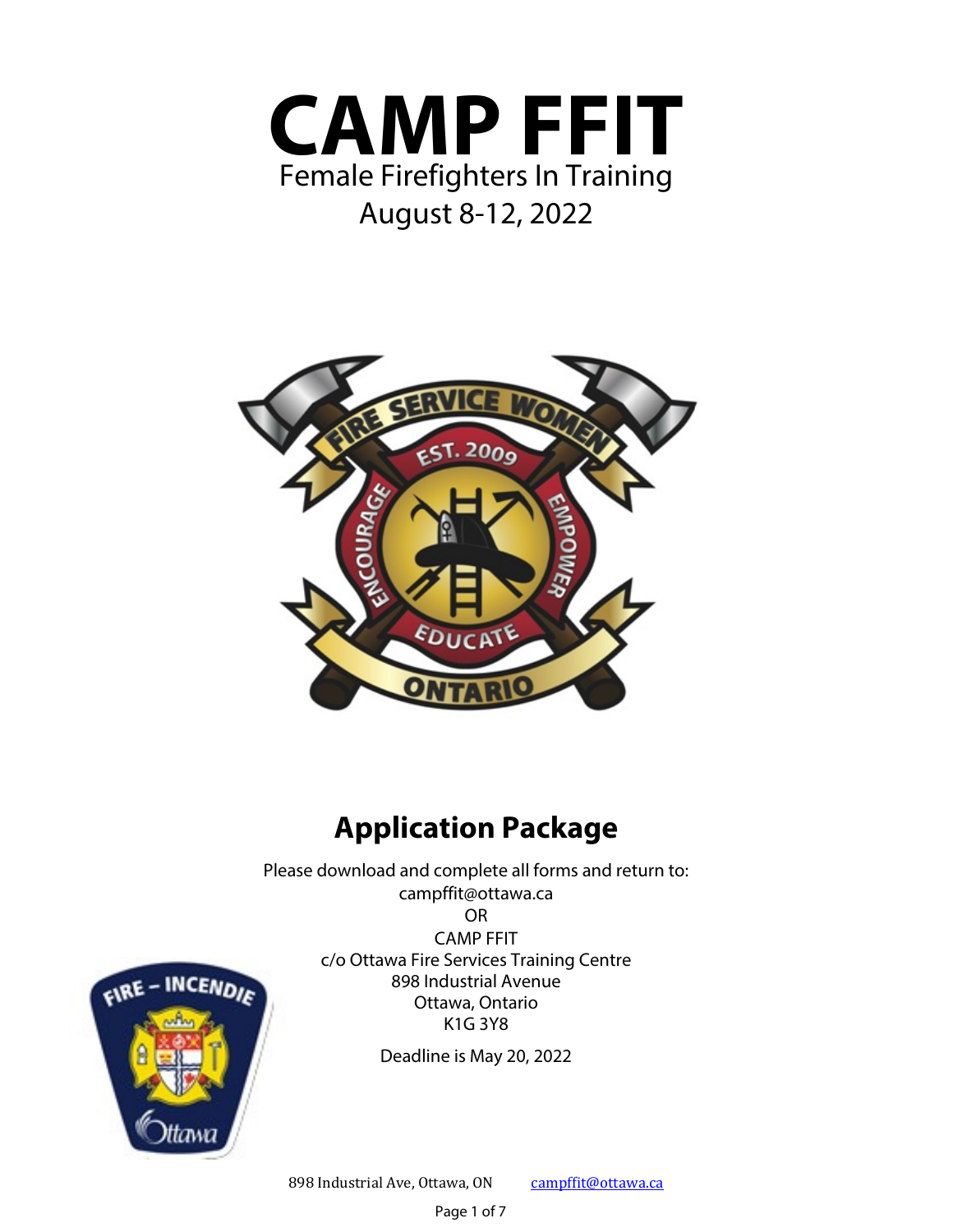## **CAMP FFIT 2022 Application**

## **Eligilibility Criteria and Important Information**

- **·** Only applicants who have not previously attended Camp FFIT are eligible to apply.
- **·** Applicants must not have reached their 20th birthday, but must be 15 by August 8, 2022.
- **·** Applicants must possess a valid OHIP or Provincial Health Card (out of province) before August 8, 2022.
- **·** Accepted Participants will require CSA approved steel toe boots and leather work gloves to be worn during all fire ground activities. Running shoes are required for fitness components. All participants must also wear all Personal Protective Equipment provided by Camp FFIT.
- **·** Camp FFIT is a closed campus. Participants, regardless of age, are not permitted to leave the Training Grounds until the end of the day's activities.

## **Important Notes:**

- **·** Camp FFIT has a limited number of spaces available. You will be contacted by phone by June 13, 2022 to confirm placement, those being waitlisted will be contact via email.
- **·** Upon acceptance, participants will be sent a formal registration package, complete with additional forms and a payment request in the amount of \$150. This payment will include all activities and a Camp FFIT t-shirt. Please make cheque or money order payable to Ottawa Fire Services.
- **·** Parents and/or Guardians of all participants are strongly encouraged to attend the Graduation Ceremony to be held Friday, August 12, 2022. The Graduation will begin at 15:00 and be held in the upstairs classroom of the OFS Training facility located at 898 Industrial Avenue.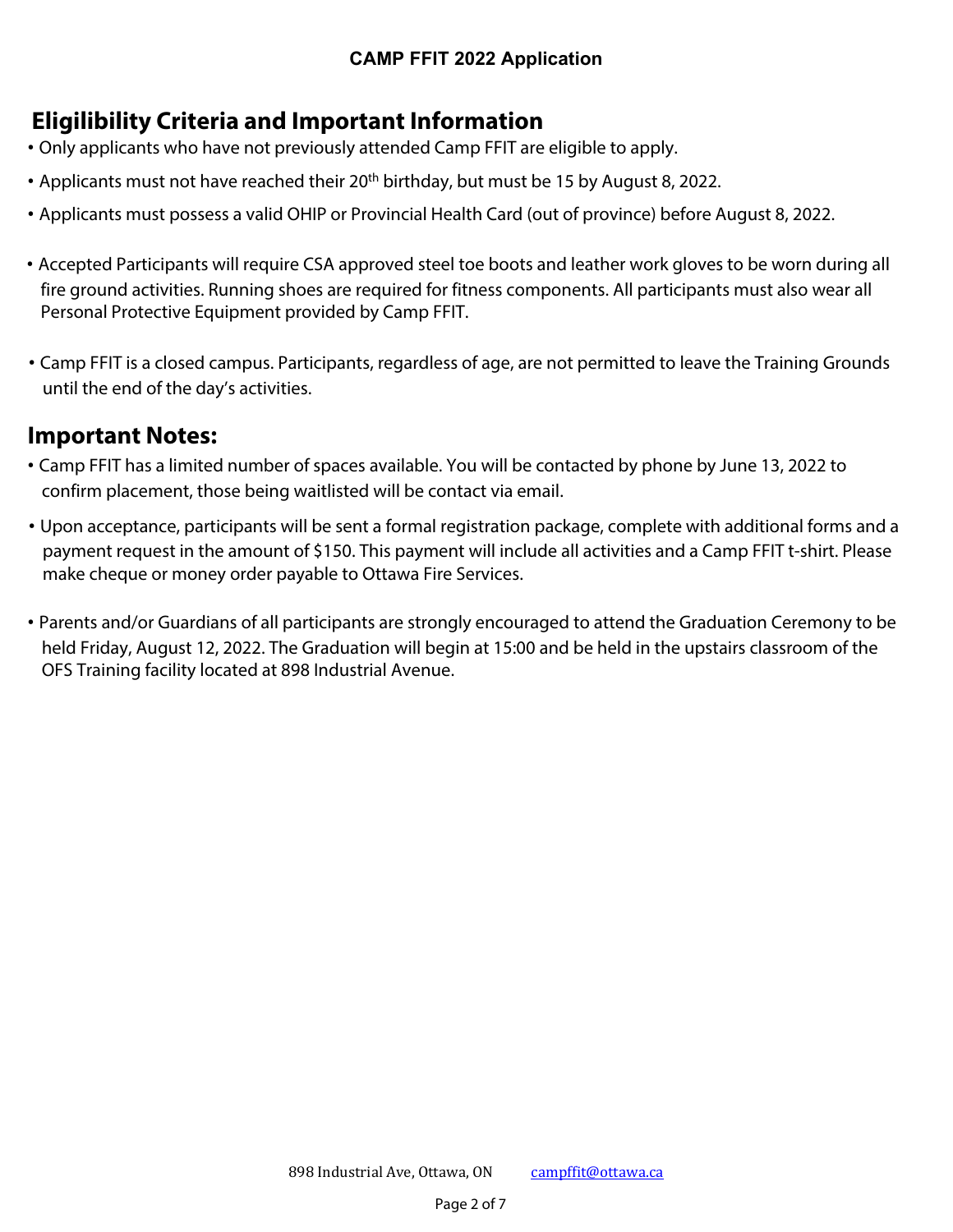## **Step 1: Applicant Information**

| Name (First, Last): |  |  |  |
|---------------------|--|--|--|
|---------------------|--|--|--|

Full Address:

Home Phone Number:

Cell Number:

Applicant's E-mail :

School Name and Grade: (if applicable)

Date of Birth (dd/mm/yyyy):

Applicant Signature

Name of Parent or Guardian:

Parent Signature (if applicant under 18 years of age)

How did you hear about Camp FFIT:

Have you attended a firefighting camp in the past?

Have you applied to another firefighting camp in 2022?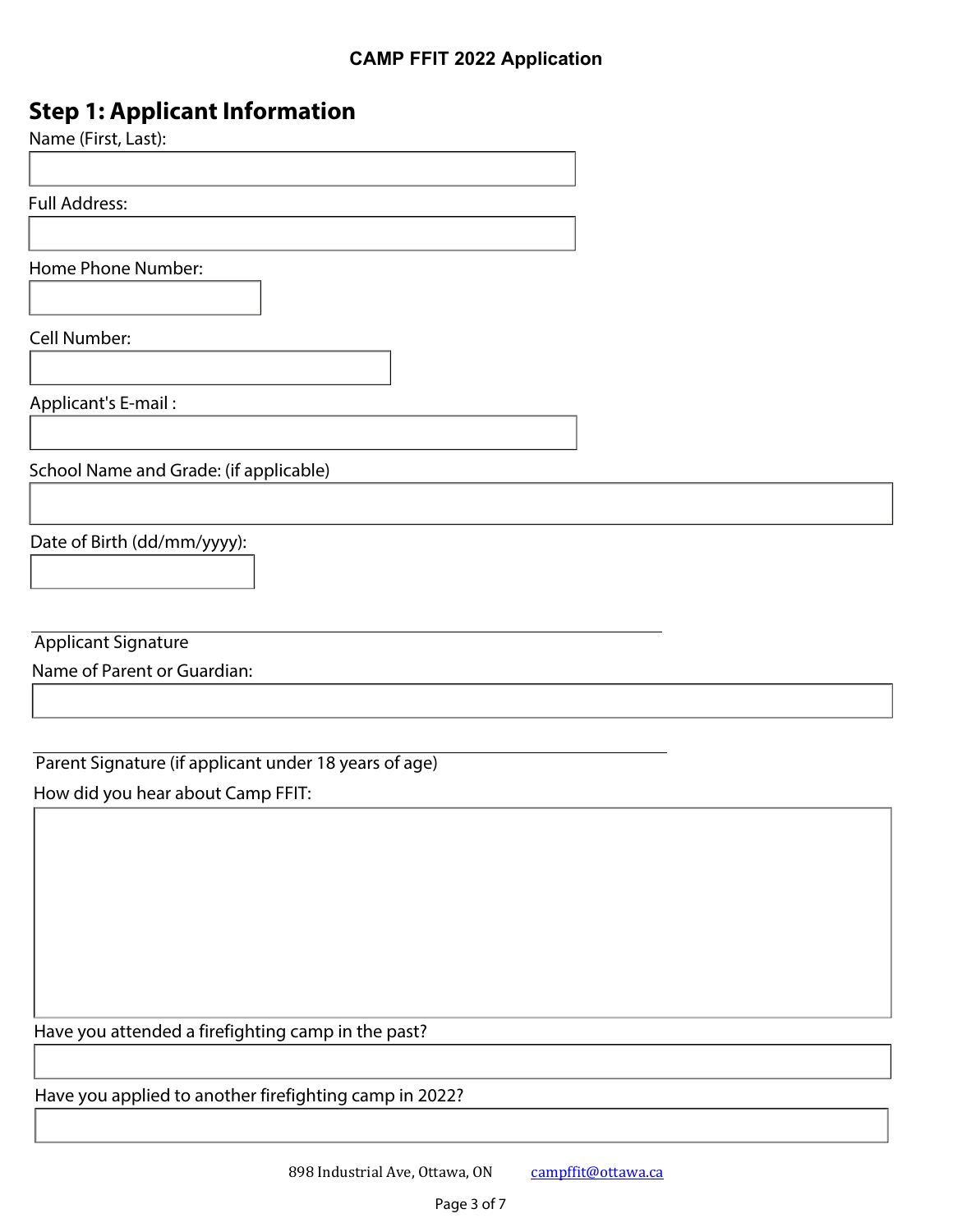# **Step 2: Suitability Assessment**

**1. What is it that interests you about Fire Services?**

**2. What attributes do you feel are important to be a member of Fire Services?**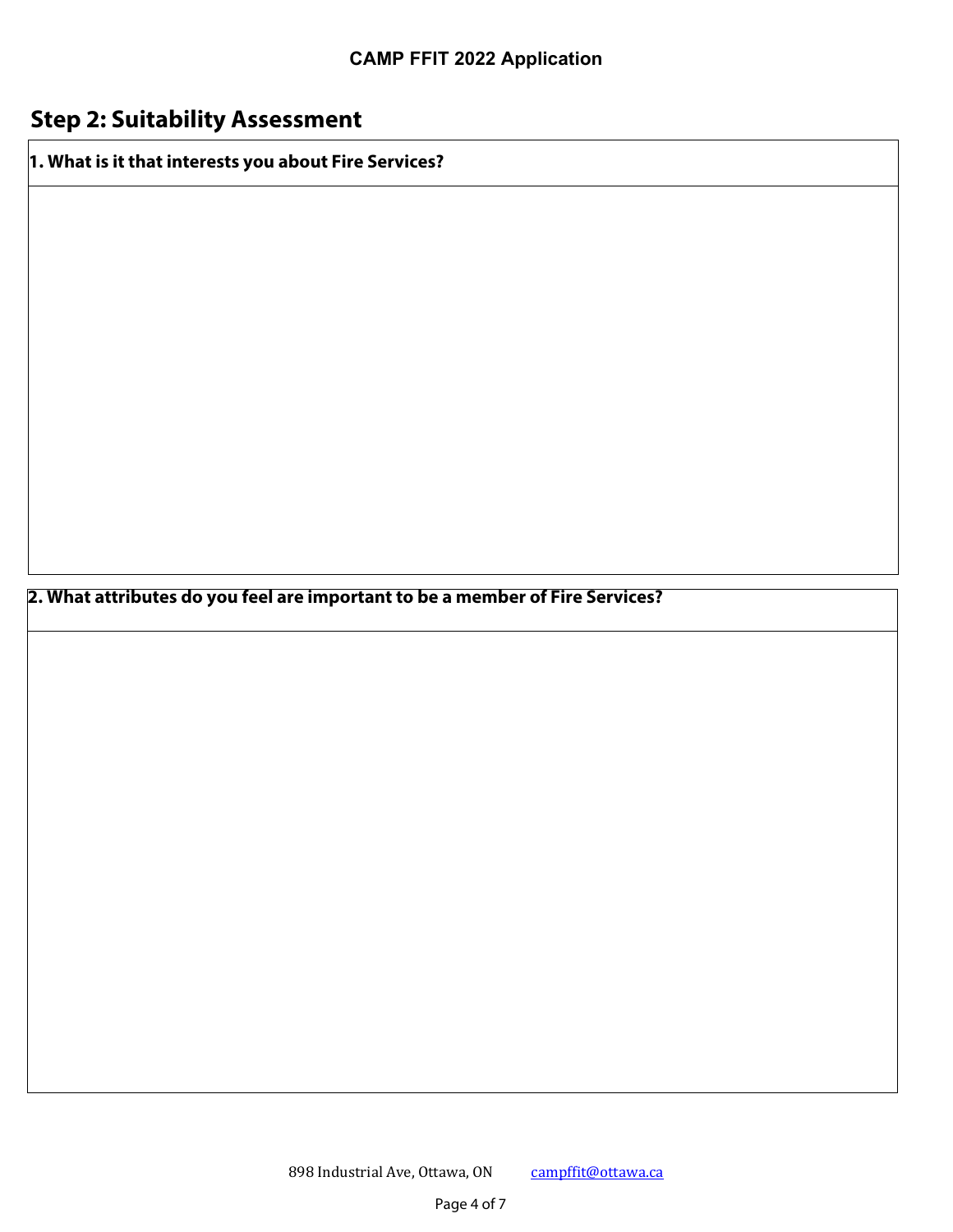**3. Please list and describe any volunteer activities you are involved in (including school activities).**

**4. Please list any sports, hobbies or other activities you are involved in (including school groups, etc).** 

#### **5. 500-Word Essay**

Please write a minimum of **500-word essay. Please complete essay separately (not within form) and attach to application submission.**

This essay should explain what it is you would like to accomplish or achieve by attending Camp FFIT. Describe in detail your interests in the Fire and Emergency Services. Please let us know if there is someone in particular who inspires you?

Note: We are not evaluating this based on grammar or punctuation. It may be handwritten or typed. We want to know more about you, so it is important that this essay be in your own words.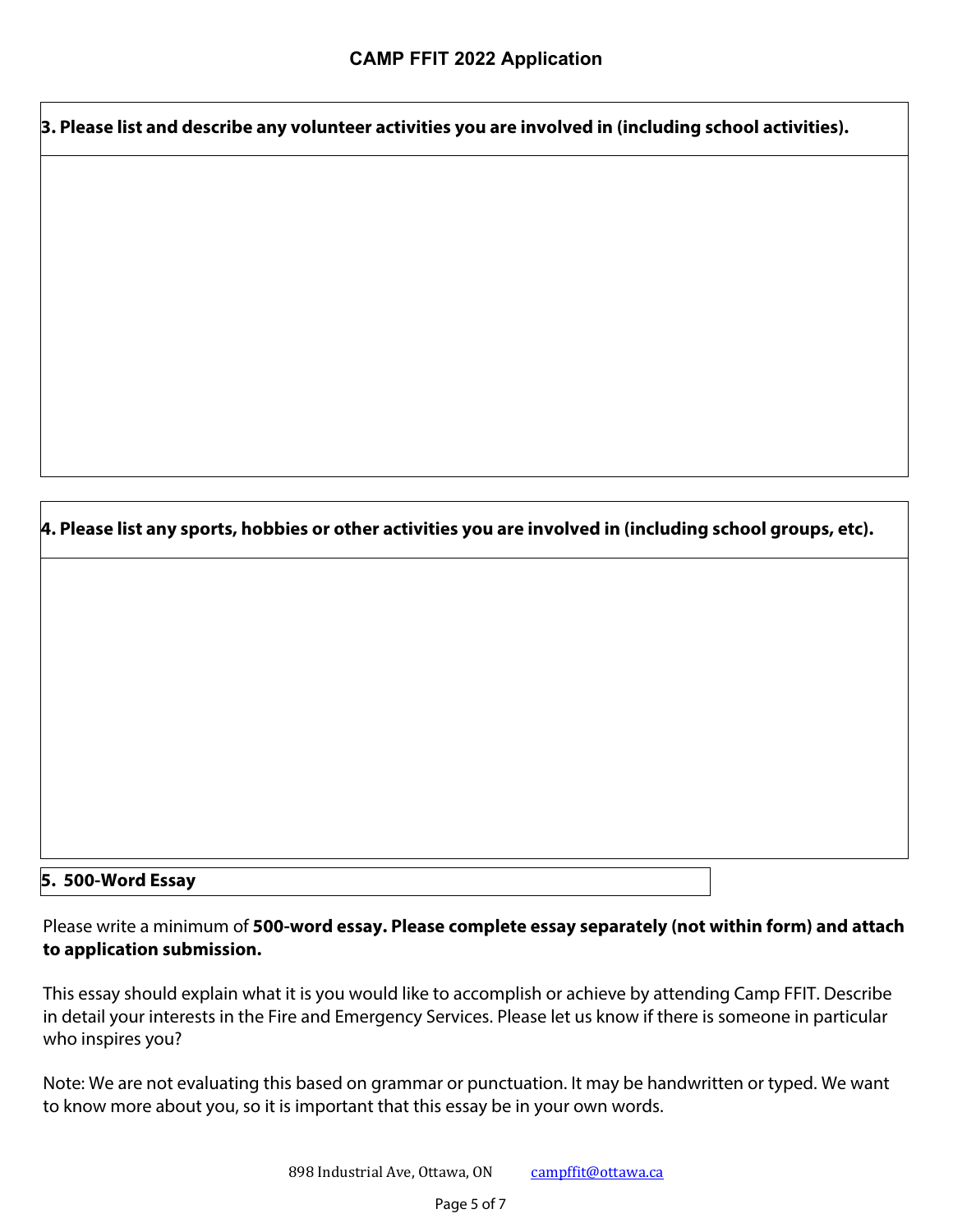## **CAMP FFIT 2022 Application**

# **Step 3: Medical Clearance**

The physical demands of a firefighter are characterized by strength, endurance, coordination agility and dexterity. Participants of Camp FFIT will experience the physical stresses of a firefighter, although to a lesser degree. All activities take place in a supervised and controlled environment. Tasks are broken down into manageable segments. All scenarios are done in a controlled training atmosphere. A camper may stop, if at any time they do not feel comfortable, and instructors will give additional direction and support. Instructors will stop activities if at any time there appears to be any risk of injury or danger.

The following is a list of factors that will increase the difficulty of the physical demands that are required during tasks:

- **·** Turn out gear and SCBA (Self Contained Breathing Apparatus) equipment restricts movement, adds weight to the individual and requires an increased physical effort while wearing the SCBA.
- **·** Equipment used is often heavy and is frequently used in awkward positions.
- **·** Environmental conditions, such as sun, humidity, or rain can add difficulty to tasks, which can cause fluctuations in body temperature.
- **·** Darkness and/or smoke in a fire scenario decrease visibility, increasing the difficulty of the task.

Activities participants will take part in during Camp FFIT include, but not limited to:

- **·** Full use of turnout gear and SCBA
- **·** Search and Rescue techniques with a blacked out face piece
- **·** Operating and controlling a hand line
- **·** High rise operations; stair climb, hook up and operation of a hand line
- **·** Aerial ladder climb
- **·** Ground ladder set up and climb
- **·** Auto extrication
- **·** Personal fitness training

Equipment used during Camp FFIT includes, but is not limited to:

- **·** Variety of sizes and lengths of hose (charged and uncharged)
- **·** Axes, pike poles, halligans, and sledge hammers
- **·** Variety of ladders
- **·** Personal Protective Equipment (weighing approximately 50 lbs)
- **·** SCBA (Self contained Breathing Apparatu (weighing approximately 30 lbs)